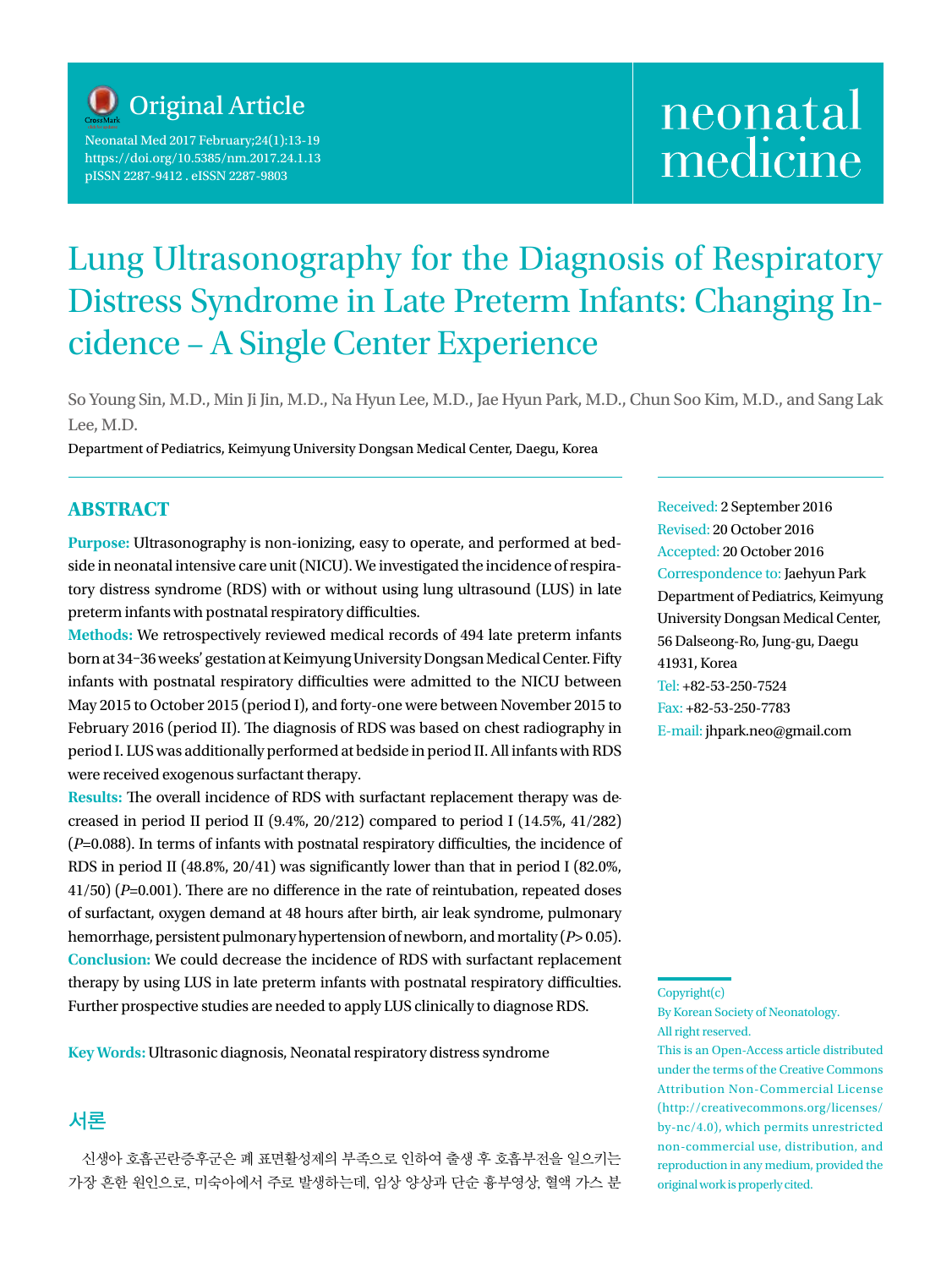석 소견을 바탕으로 진단된다<sup>1)</sup>. 산전 스테로이드의 사용으로 신생 아 호흡곤란증후군의 빈도를 감소시켰으나<sup>2</sup>, 여전히 신생아 호흡 곤란증후군 발생의 가장 큰 위험요소는 어린 재태주수와 저체중 이다3). 폐 표면활성제의 보충 요법은 신생아 호흡곤란증후군을 가 진 환자들의 유일한 치료법으로 시행되고 있으며, 미숙아에서 신 생아 호흡곤란증후군에 의한 이환율과 사망률이 현저히 감소하였  $H^{4-6}$ .

미숙아의 분만의 증가와 더불어 재태주수 28주 미만을 극단 적 조산(extremely preterm), 28-31주를 심한 조산 (very preterm), 32-33주를 중도 조산(moderately preterm) 34-36주를 후기 조산(late preterm)로 분류하고 있다<sup>7)</sup>. Loftin 등 <sup>8)</sup>은 미국에 서 후기 미숙아들이 전체 미숙아 출생의 약 74%에 해당하고, 신생 아의 약 8%에 해당하는데, 이러한 미숙아의 분만은 1990년도 부 터 25% 이상 증가하였다고 보고하면서, 만삭아들보다 유병률과 사망률이 높다고 보고하였다. 국내에서도 출생 체중 2,500 g 미만 의 저체중아의 출생이 1993년의 2.6%에서 2010년의 5.0%로 증 가하였고, 재태주수 37주미만의 미숙아의 출생도 1995년의 2.6% 에서 2010년의 5.9%로 증가하였다<sup>9)</sup>. 재태주수 32-36주에서 신 생아 호흡곤란증후군의 발생률은 15-30%로 알려져 있고<sup>1)</sup>, 재태 주수 34-36주에 해당하는 후기 미숙아에서 신생아 호흡곤란증 후군의 발생률은 미국의 경우 1.6-5.4%이었다 $^{8}$ . 국내 연구에서는 출생 체중 1,500-2,500 g에서 호흡곤란증후군의 발생이 22.5%이 었는데10), Bae와 Hahn5)은 2007년 국내 신생아 호흡곤란증후군 의 발생률이 재태주수 30-32주에서 25-50%, 33-34주에서 10- 20%, 35-36주에서 5% 이하로 보고하였고, Lee 등<sup>11)</sup>은 단일 기 관에서 신생아 호흡곤란증후군의 발생률은 재태주수 32-33주에 서는 21.1%, 재태주수 34-36주에서는 6.0%이었다. Kim 등<sup>12)</sup>은 1991년부터 국내에서 인공호흡기와 산소의 필요 정도에 따라 신생 아 호흡곤란증후군에 대한 폐 표면활성제의 사용이 급여화되었 고, 2011년부터 재태주수 30주미만에서 예방적 폐 표면활성제의 사용된 후 신생아 호흡곤란증후군 진단이 외국에 비하여 많이 붙 여졌을 가능성을 제시하였다.

신생아에서 폐 초음파 검사를 이용한 임상적 적용에 대한 연구 가 이루어지고 있다<sup>13-15)</sup>. Coppetti 등<sup>16,17)</sup>은 폐 초음파 검사를 이 용한 일과성 빈호흡과 신생아 호흡곤란증후군의 진단 방법을 제 시하였는데, 일과성 빈호흡 환자의 폐 초음파 검사에서 A선과 B 선이 나타났으며, '이중 폐 지점(double lung point)'은 일과성 빈 호흡을 시사하는 폐 초음파 소견으로 100%의 민감도와 특이도 를 보였고16), 늑막선 이상, '여분 부위(spared areas)'의 소실, 대규 모 경화(large consolidation), '양측 백색 폐 병변(bilateral white lung)' 등은 신생아 호흡곤란증후군을 시사하는 유의한 소견으로 100%의 민감도와 특이도를 보였다<sup>17)</sup>. 출생 후 호흡곤란을 보인 신 생아에서 이러한 폐 초음파 검사를 이용하여 신생아 호흡곤란증 후군의 감별에 사용하고 있지만, 아직 국내에서 임상적으로 적용 한 연구는 없다. 본 연구에서는 단일 기관에서 출생 후 호흡곤란 증상을 보인 재태주수 34주에서 36주 사이의 후기 미숙아에서 폐 초음파 사용에 따른 신생아 호흡곤란증후군 발생률의 변화에 대 하여 알아보았다.

# 대상 및 방법

2015년 5월부터 2016년 2월까지 계명대학교 동산의료원에서 출생한 재태주수 34-36주의 494명의 후기 미숙아에서, 출생 후 빠른 호흡, 청색증, 비익 확장, 흉부 함몰, 호기시 신음, 호흡음 감 소 등의 호흡곤란 증상을 보여 신생아 집중치료실에 입원 후 인공 호흡기나 비강내 지속적 양압환기를 이용한 보조호흡과 부가적인 산소치료를 시행한 97명을 대상으로 후향적으로 의무기록을 조 사하였다. 출생 직후 분만장 내 소생술 과정에서 기도 삽관을 시행 한 2명, 선천성 기형 3명(다운증후군 1명, 선천 다발성 관절 만곡 증 1명, 기관식도루 1명), 조기 패혈증 1명을 제외하였다.

호흡곤란 증상으로 신생아집중치료실에 입원한 후기 미숙아 는 2015년 5월에서 10월까지 출생한 1기에서는 50명이었고, 2015 년 11월에서 2016년 12월까지 출생한 2기에서는 41명이었으며, 두 시기에 따른 신생아 호흡곤란증후군의 발생률과 임상소견을 비교하였다. 모든 환자들은 출생 후 6시간 이내에 호흡곤란 증상 으로 신생아 집중치료실로 입원하였으며, 1기에서는 단순 흉부 영상 검사에서 양측 폐문부의 햇살모양(sunburst appearance), 폐 말단 부위에 공기잡이(air-trapping)를 보이는 경우 신생아 일 과성 빈호흡으로 진단하였고, 폐음영 감소, 망상 과립상 음영, 공 기기관지음영 등 전형적인 소견을 보일 경우 신생아 호흡곤란증 후군으로 정의하여 폐 표면활성제를 투여하였다<sup>18</sup>. 2기에서는 단순 흉부영상을 시행하면서 함께 폐 초음파 검사를 시행하였 고, 보육기 안에서 비강내 양압환기를 받고 있는 상태에서 소아 과 전문의 또는 전공의에 의하여 ACUSON Sequoia C512 Echocardiography System (Siemens Ultrasound, Mountain View, CA, USA)을 이용하여 고해상도의 10-MHz 선형 프로브(Highresolution 10-MHz linear probe)로 앙와위에서 경흉부 접근 방법(transthoracic approach)으로 양측 흉부의 3 부위(upper anterior, lower anterior, lateral)에서 촬영되었고, 수집된 영상을 분석하였다. 늑막선 아래에 등거리로 나타나는 일련의 고해상의 수평선으로 보이는 A선19,20) 또는 늑막선으로부터 발생하는 '혜성  $\mathbb{Z}$ 리(comet-tail)' 형태의 수직선인 B선 $^{21,22)}$ 이 존재하면 일과성 빈 호흡으로 진단하였고, '양측 백색 폐 병변(bilateral white lung)', 대규모 경화(large consolidation) 소견을 보이거나 늑막선 이상 (늑막선 소실이나 늑막 비후)이 관찰되고, 단순 흉부영상에서 전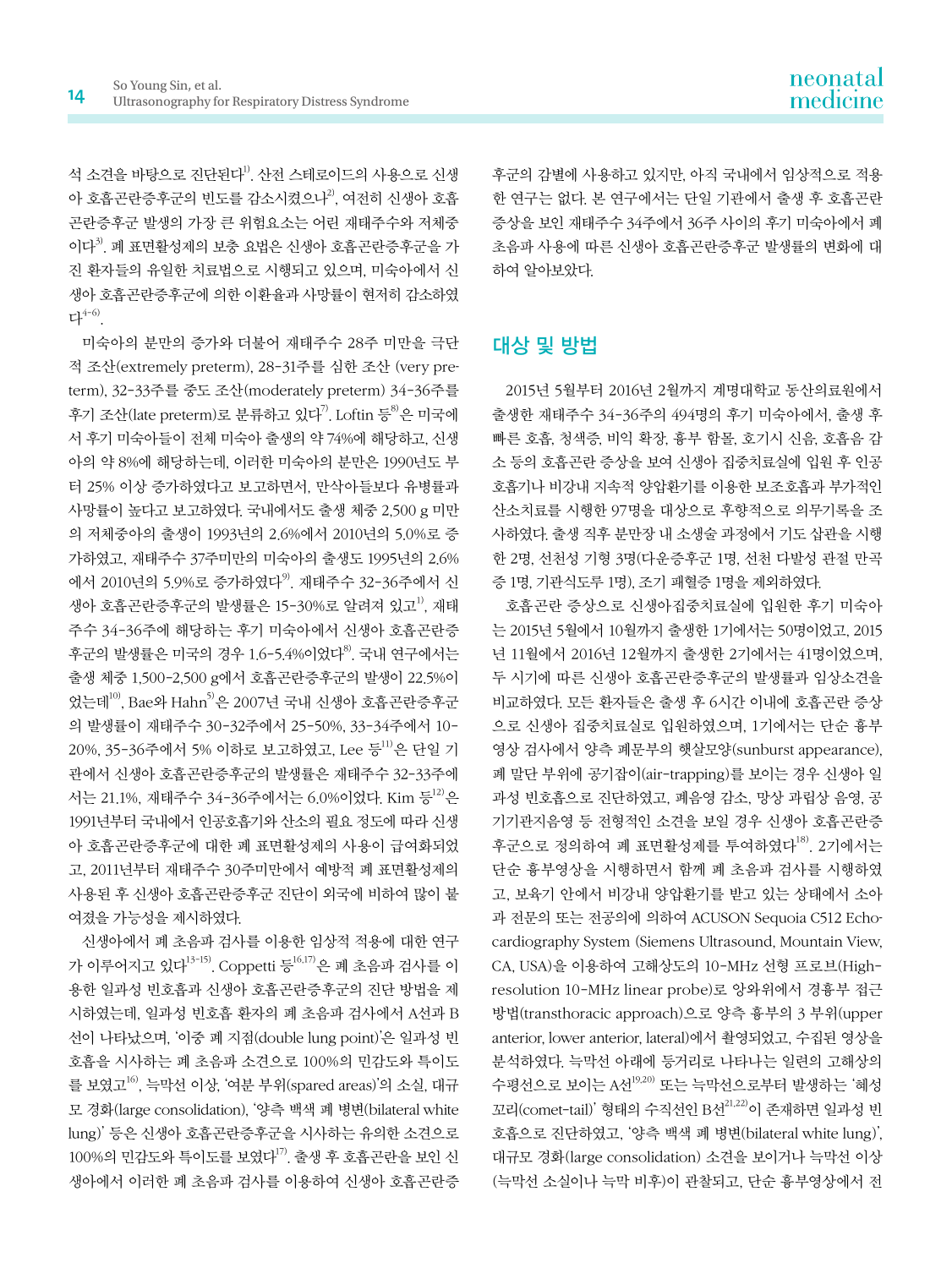형적인 소견이 보일 경우 신생아 호흡곤란증후군으로 진단하고, 폐 표면활성제를 투여하였다 $^{16,17)}$ .

신생아 호흡곤란증후군으로 진단된 환자들은 모두 출생 후 8시 간 이내에 기도삽관을통하여 폐 표면활성제를 투여받았고, 모든 환자들은 출생 후 첫 48시간 이내에 발관 후 비강내 지속적 양압 환기요법을 시행받았다. 비강내 지속적 양압환기요법 중, 심박수가 100회/분 미만의 서맥이 나타나거나, 산소포화도 90-95%를 유지 하기 위한 산소요구도가 40% 이상 필요한 경우, 모세혈관을 이용 한 가스 분석에서 이산화탄소 분압이 60 mmHg 이상의 호흡성 산증을 보이는 경우 호흡부전으로 정의하고<sup>23)</sup>, 재삽관하여 침습 적 인공환기요법를 시행하였다.

두 기간에서 재태주수 34-36주에 출생한 후기 미숙아에서의 신생아 호흡곤란증후군의 발생률과 호흡곤란 증상으로 신생아 집 중치료실에 입원한 미숙아들에서의 신생아 호흡곤란증후군의 발 생률의 차이를 비교하였다. 또한, 폐 초음파 사용에 따른 신생아 호흡곤란증후군 발생률의 차이와 연관 인자들을 확인하기 위하 여, 두 기간에서 재태주수, 출생 체중, 성별, 분만 방법, 다태아 여 부, 부당경량아 여부, 1분/5분 아프가 점수와 산모의 양수감소증, 임신성 고혈압, 산전 스테로이드 투여, 조기양막파수 유무와 같은 산전 인자와 호흡부전으로 인한 기도삽관과 침습적 환기요법의 시 행 여부, 폐 표면활성제의 재투여 여부, 출생 후 48시간 째 보조호 흡 중 부가적인 산소요구도의 유무, 보조환기요법의 기간, 완전장 관영양(100 cc/kg/day)에 도달하는 데 걸린 시간, 공기누출증후 군 발생의 유무, 폐출혈 발생의 유무, 신생아 지속성 폐동맥 고혈 압증 발생 유무 및 사망률을 비교하였다.

자료의 통계학적 분석은 IBM SPSS Statistics 20 (SPSS Inc.,

| Table 1. Basic Characteristics of the Study Population |  |  |
|--------------------------------------------------------|--|--|
|                                                        |  |  |

|                             |                | Period I $(n=50)$ Period II $(n=41)$ P-value |       |
|-----------------------------|----------------|----------------------------------------------|-------|
| Gestational age (wks)       | $35.0 \pm 0.8$ | $35.0 \pm 0.9$                               | 0.931 |
| Birth weight $(g)$          | 2,313±489      | $2,345 \pm 520$                              | 0.762 |
| Male, $n$ $(\%)$            | 32(64.0)       | 24(58.5)                                     | 0.594 |
| C-sec, $n$ $(\%)$           | 44 (88.0)      | 32(78.0)                                     | 0.203 |
| Multiple gestation, $n$ (%) | 13(26.0)       | 10(24.4)                                     | 0.860 |
| $SGA, n(\%)$                | 3(6.0)         | 3(7.3)                                       | 0.801 |
| Oligohydramnios, $n$ (%)    | 1(2.0)         | 0                                            | 0.363 |
| PIH, $n$ (%)                | 8(16.0)        | 5(12.2)                                      | 0.606 |
| Antenatal steroid, n (%)    | 4(8.0)         | 2(4.9)                                       | 0.550 |
| PROM, $n$ (%)               | 9(18.0)        | 8(19.5)                                      | 0.854 |
| Apgar score, 1 min          | $7.2 + 0.9$    | $6.9 \pm 1.2$                                | 0.278 |
| Apgar score, 5 min          | $8.5 \pm 0.6$  | $8.4 \pm 0.9$                                | 0.780 |

Plus-minus values are mean±SD.

Abbreviations: C-sec, cesarean section; SGA, small for gestational age; PIH, pregnancy-induced hypertension; PROM, premature rupture of PIH, pregnancy-induced hypertension; PROM, premature rupture of **Figure 1.** The incidence of respiratory distress syndrome in late membrane.

Chicago, IL, USA)를 이용하였으며, 연속형 변수는 t-test를 이용 하여 평균±표준편차로 나타내었고, 범주형 변수는 Chi-square test를 이용하여 분석 하였으며, P<0.05인 경우 통계학적으로 유 의한 것으로 판정하였다.

# 결과

두 시기에 각각 평균 재태주수, 출생 체중, 성별, 분만 방법, 다태 아, 부당 경량아, 산모의 양수감소증, 임신성 고혈압, 산전 스테로이 드 투여, 조기양막파수 유무, 1분/5분 아프가 점수의 차이는 없었 다(P>0.05) (Table 1).

출생한 전체 미숙아에서 신생아 호흡곤란증후군 발생률은 12.3 % (61/494) 이었는데, 1기의 14.5% (41/282) 보다 2기에서 9.4% (20/212)에서 감소하였지만, 통계적인 차이는 없었고(P>0.05), 재 태주수에 따른 신생아 호흡곤란증후군의 발생률도 34주, 35주, 36 주 모든 군에서 1기보다 2기에서 감소하였지만, 통계적인 차이는 보이지 않았다(P>0.05) (Figures 1, 2).

호흡곤란 증상으로 신생아 집중치료실에 입원한 환자에서 신 생아 호흡곤란증후군 발생률은 1기의 82.0% (41/50)에서 2기의 48.8% (20/41)로 유의하게 감소하였다(P=0.001) (Table 2). 입원 후 호흡부전으로 인한 기도삽관과 침습적 환기요법의 시행, 폐 표 면활성제의 재투여 여부, 출생 후 48시간 째 보조호흡 중 부가적 인 산소요구도, 완전장관영양(100 cc/kg/day)에 도달하는 데 걸 린 시간, 공기누출증후군, 폐출혈, 신생아 지속성 폐동맥 고혈압증 발생 여부, 사망률에서는 모두 차이가 없었지만(P>0.05), 보조환 기요법의 기간은 1기(4.1±2.3일)보다 2기(3.0±2.2일)에서 유의하 게 짧았다(P=0.028) (Table 2).

2기에서 시행한 폐 초음파 소견은 A선과 B선은 일과성 빈호흡 을 가진 모든 환자들에서 나타났지만, 신생아 호흡곤란증후군에



preterm infants according to gestational age.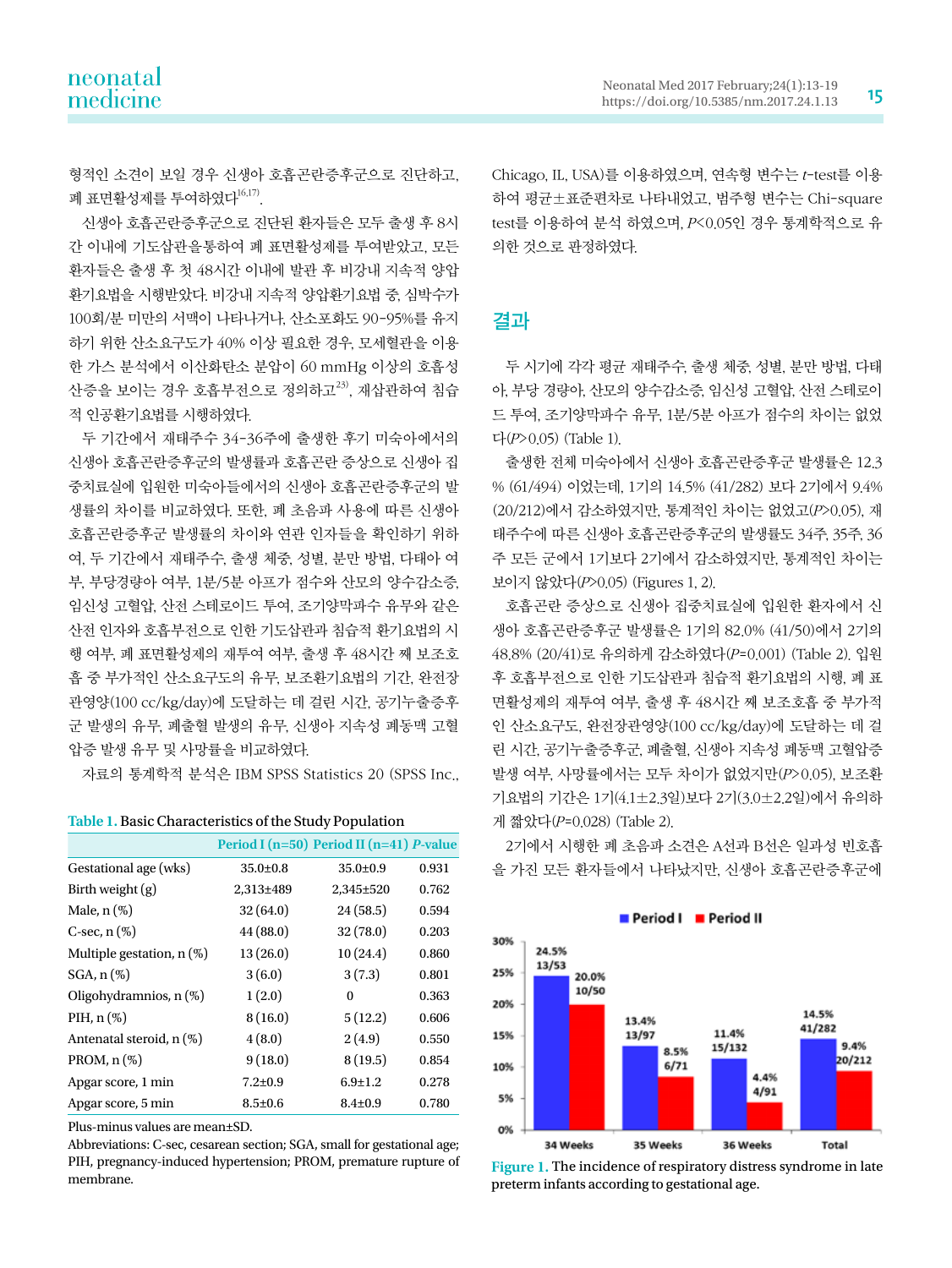

**Figure 2.** A) Radiography and ultrasound in infant with transient tachypnea of newborn. Multiple parallel lines below the pleural line (A lines) are shown in in ultrasonography. B) Radiography and ultrasound in infant with respiratory distress syndrome. Echogenic 'White lung' appearance and thickened and irregular pleural line are shown in ultrasonography.

| Table 2. Comparison of the Postnatal Outcomes in Late Preterm Infants with Postnatal Respiratory Difficulties |
|---------------------------------------------------------------------------------------------------------------|
|---------------------------------------------------------------------------------------------------------------|

|                                               | Period I $(n=50)$ | Period II $(n=41)$ | P-value |
|-----------------------------------------------|-------------------|--------------------|---------|
| RDS with surfactant replacement, $n$ (%)      | 41(82.0)          | 20(48.8)           | 0.001   |
| Repeated doses of surfactant, $n$ (%)         | 16(32.0)          | 7(17.1)            | 0.103   |
| Reintubation, $n$ (%)                         | 2(4.0)            | 2(4.9)             | 0.839   |
| $O2$ Demand at 48 hours after birth, n $(\%)$ | 2(4.0)            | 2(4.9)             | 0.839   |
| Days of respiratory support (d)               | $4.1 \pm 2.3$     | $3.0 \pm 2.2$      | 0.028   |
| Age achieved feeding of $>100$ cc/kg/day (d)  | $4.0 \pm 1.9$     | $3.6 \pm 1.4$      | 0.268   |
| Air leak syndrome, n (%)                      | 1(1.0)            | 3(7.3)             | 0.218   |
| Pulmonary hemorrhage, n (%)                   | $\theta$          | $\mathbf{0}$       |         |
| PPHN, $n$ $(\%)$                              | $\bf{0}$          | $\bf{0}$           |         |
| Mortality, $n$ (%)                            | $\bf{0}$          | $\bf{0}$           |         |

Plus-minus values are mean±SD.

Abbreviations: RDS, respiratory distress syndrome; PPHN, persistent pulmonary hypertension of newborn.

서는 A선과 B선은 보이지 않았고, 양측 백색 폐 병변은 20명(100 %), 늑막선 비후는 19명(90.0%), 대규모 경화 소견은 3명(15.0%) 에서 나타났다(Figure 2, Table 3).

# 고찰

신생아 호흡곤란증후군의 발생률은 재태주수 32-36주에는 15-  $30\%$  정도로 알려져 있다 $^{1)}$ . 후기 미숙아에서 신생아 호흡곤란증 후군의 발생률은 미국의 경우 1.6-5.4%이고 $^{8}$ , 국내 단일기관의 후 기미숙아에서 6.0%이었으며11), 2007년 국내의 다기관 연구에서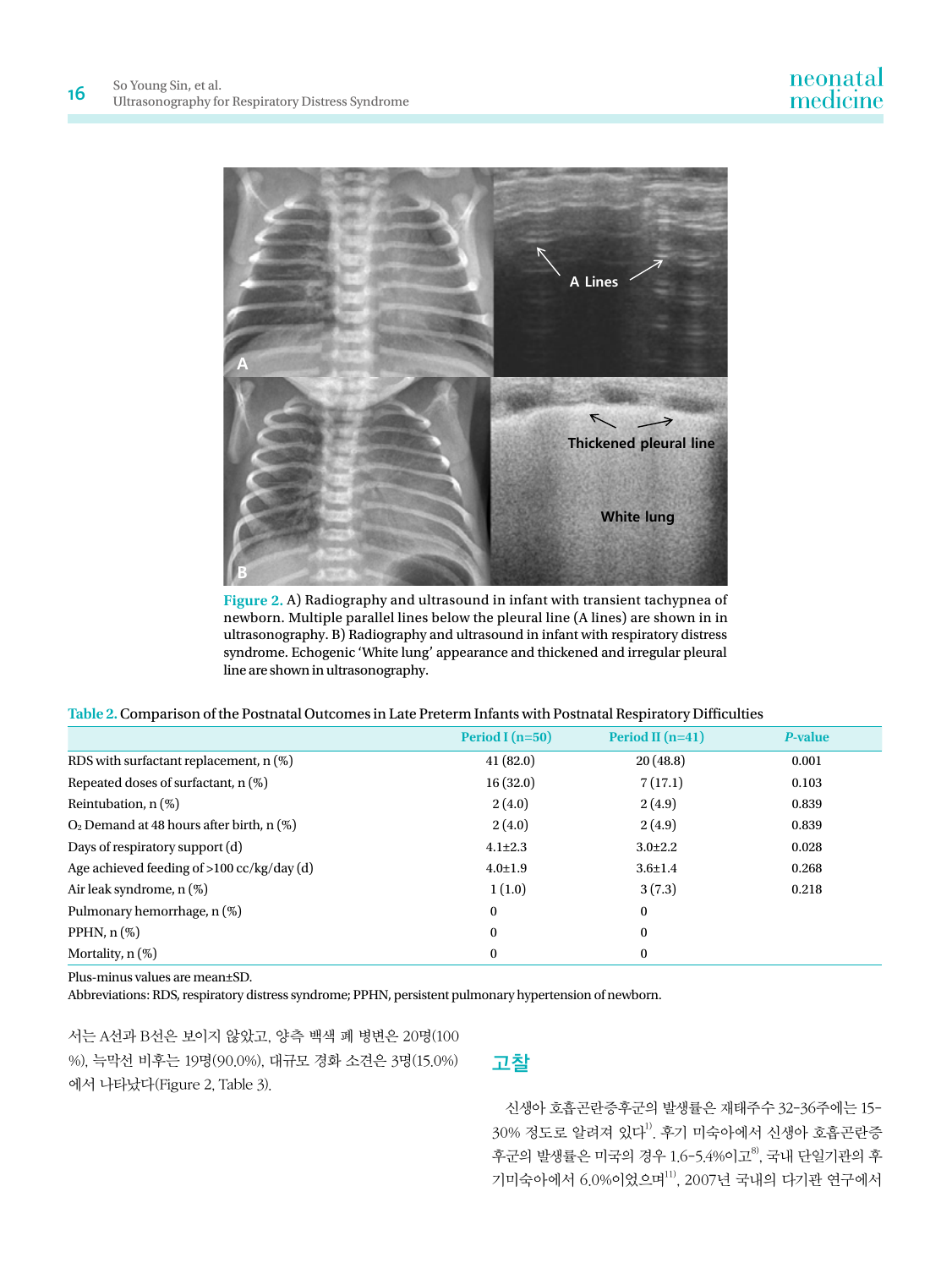**Table 3.** Distribution of Ultrasound Findings and Comparison with Repeated doses of surfactant in Late Preterm Infants with RDS

| <b>Ultrasound findings</b> | TTN | <b>RDS</b> |
|----------------------------|-----|------------|
| A line                     | 20  |            |
| <b>B</b> line              | 20  |            |
| Bilateral white lung       | 0   | 20         |
| Pleural line abnormalities | 0   | 18         |
| Large consolidation        |     | 3          |

Abbreviations: TTN, transient tachypnea of newborn; RDS, respiratory distress syndrome.

재태주수 33-34주에서 10-20%, 35-36주에서 5% 이하로 보고되 었다5). 본 연구에서 재태주수 34-36주의 후기 미숙아에서 신생아 호흡곤란증후군의 발생률은 전체 12.3%이었는데, 특히 단순 흉부 영상으로 진단한 1기(14.5%)에서의 신생아 호흡곤란증후군의 발 생률이 높게 나타났다. 그렇지만, 폐 초음파 검사를 통하여 신생아 호흡곤란증후군의 발생률을 감소한 2기에서의 발생률도 9.4%로 다른 보고들과 비교하여 여전히 높았다. 이는 출생 후 호흡곤란 증상을 보인 환자에서 시행한 단순 흉부영상을 영상의학과 전문 의나 신생아 전문의가 아닌 신생아 집중치료실에서 근무하는 소 아과 전공의에 의하여 판독이 이루어졌고, 동맥혈가스검사를 시 행하여 산소의 필요 정도에 대한 명확한 근거가 없었던 제한점으 로 인하여, 폐 표면활성제를 사용한 신생아 호흡곤란증후군의 진 단이 다른 연구에 비하여 높았던 것으로 생각된다. 또한, 이러한 한계를 2기에서 추가적인 폐 초음파 검사를 통하여 폐 표면활성제 의 보충요법이 필요한 신생아 호흡곤란증후군의 발생률이 1기에 비하여 유의하게 감소되었음을 보고하는 바이다.

1기와 2기에서 전체 출생한 후기 미숙아에서 신생아 호흡곤란 증후군의 발생률의 차이는 통계적인 차이가 없었지만, 호흡곤란 증상으로 신생아 집중치료실에 입원한 후기 미숙아에서 폐 표면 활성제의 보충요법이 필요한 신생아 호흡곤란증후군의 발생률이 폐 초음파 검사를 시행한 2기에서 단순 흉부영상과 임상증상으로 진단한 1기보다 유의하게 감소하였다. 그럼에도 불구하고, 인구학 적 자료나 출생 후 동반 질환의 유병률에서도 유의한 차이가 없었 는데, 아직 객관적인 진단적 근거가 없이 연구자들에 의하여 이루 어진 폐 초음파 검사를 통한 감소된 신생아 호흡곤란증후군이 후 기 미숙아에서 출생 후 호흡부전에 의한 기도삽관, 출생 후 48시 간째 산소요구도, 공기 노출 증후군, 폐출혈, 신생아지속성폐동맥 고혈압증, 사망 등의 동반 질환의 발생이나 예후에 영향을 미치지 않음을 알 수 있었다. 오히려 2기에서 침습적 인공호흡기와 비강내 양압환기을 포함한 보조환기의 평균 사용기간이 1기보다 유의하 게 줄어들었는데, 이는 본 연구를 시행한 센터에서 연구자들이 기 계환기의 이탈을 적극적으로 시행하였기에 나타난 차이로 보인다. 국내에서 신생아 호흡곤란증후군의 진단과 폐 초음파 검사에 관 한 명확한 근거가 없으므로, 폐 초음파 검사의 신생아 호흡곤란증 후군의 진단적 근거와 임상 결과에 대하여는 더 많은 연구가 필요 할 것으로 생각된다.

폐 초음파 검사는 신생아 집중치료실 내 방사선 노출 없이, 보육 기 내 보조호흡을 시행하면서도 미숙아에게 반복적이고 비침습 적으로 시행할 수 있는 진단적 도구이다<sup>24)</sup>. Coppetti 등<sup>16,17)</sup>은 호 흡곤란 증상으로 일과성 빈호흡과 신생아 호흡곤란증후군을 진 단 받은 미숙아에게 2명의 숙련된 초음파 검사자가 고해상도의 10 MHz의 선형 프로브를 이용하여 폐 초음파 검사를 시행하였으며, 각각의 특징적인 폐 초음파 소견을 알아보았는데, 단순 흉부영상 의 호흡곤란증후군의 중증도와 상관관계가 없었다 $^{17}$ . Liu 등 $^{25,26}$ 은 재태주수 27주에서 41주 사이의 신생아 중에서 임상 양상과 단 순 흉부영상 검사로 신생아 호흡곤란증후군이나 일과성 빈호흡 을 진단 받은 환자들과 폐 질환이 없는 대조군 간의 11-12 MHz의 선형 프로브를 이용한 폐 초음파 검사 소견을 비교하였고, 폐 경 화와 늑막선 이상, A선의 소실 또는 양측 백색 폐 병변 등의 세 가 지 소견을 모두 보일 때 신생아 호흡곤란증후군의 진단의 정확도 가 높아진다고 하였다. 또한, 늑막 삼출(pleural effusion)과 완전 무기폐에서 심박동에 따라 폐 초음파 음영이 박동성으로 움직이 는 '폐 파동(lung pulse)' 소견을 추가로 제시하였으며, 특히 폐 파 동 소견은 3-4단계의 심한 신생아 호흡곤란증후군을 시사하는 소 견이라고 하였다27). 그렇지만, 본 연구에서는 폐 초음파 소견을 2 주 이상의 검사를 시행하고 교육받은 다수의 소아과 전문의나 전 공의에 의하여 이루어졌고, 모든 환자들은 호흡곤란 증상이 발생 하고 1시간이내 폐 표면활성제를 투여하기 전에 시행하였으며, 양 측 백색 폐 병변, 대규모 경화, 늑막선 이상 중 한가지 이상을 보일 때 신생아 호흡곤란증후군으로 정의하였다. 본 연구에서 폐 초음 파 검사를 통한 양측 백색 폐 병변은 모든 신생아 호흡곤란증후군 에서 보였으며, 늑막선 이상 소견은 18명(90.0%)에서 나타났는데, 대규모 경화 소견은 3명(15.0%)에서 나타났다. 단일 기관에서 이 루어진 후향적인 적은 환자수에 의한 결과로 폐 초음파 소견에 따 른 신생아 호흡곤란증후군의 중증도와의 상관관계를 알아보기 위 한 다기관의 전향적 연구가 필요할 것으로 생각된다.

성인에서는 폐 환기와 산소화를 평가하는데 폐 초음파 점수를 사용하고 있지만28,29), 성인과 같은 점수화된 객관적인 근거가 신생 아에서는 아직 부족하다. Brat 등30)은 신생아 집중치료실에 입원 하여 지속적 양압환기를 시행한 신생아들에서 산소와 폐 표면활 성제 투여의 필요성을 평가하기 위하여 고해상도의 12-18 MHz의 선형 프로브를 이용한 폐 초음파 검사의 결과를 객관적으로 점수 화하여 정확도를 평가하였는데, 이 연구에서 제시한 폐 초음파의 소견을 통한 점수는 산소화 지표들에 대하여 유의한 상관관계를 보였으며, 재태주수 34주 미만에서 신생아 호흡곤란증후군으로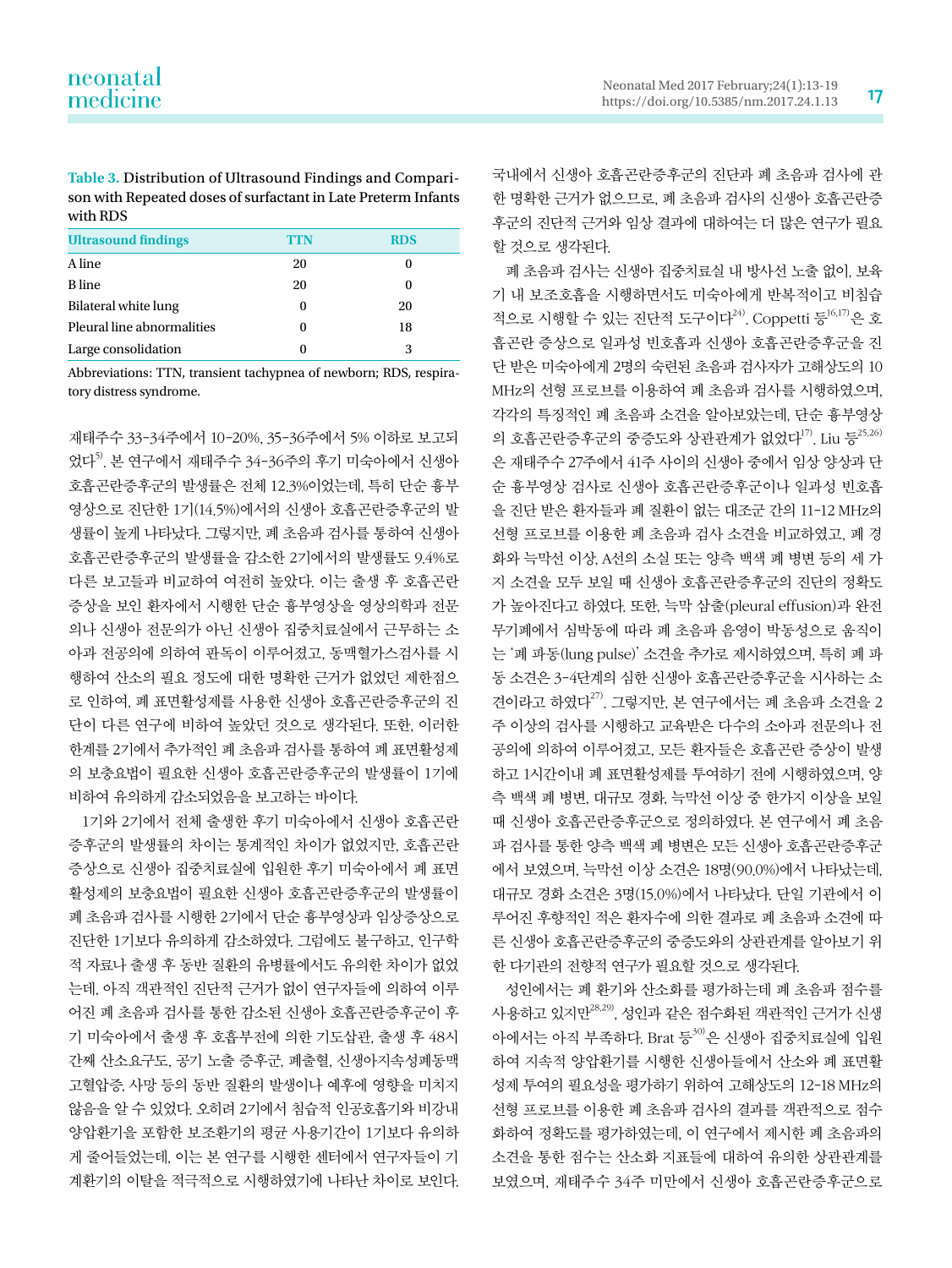인한 폐 표면활성제 사용과 높은 상관관계를 보였다. 그렇지만, 저 자들이 시행한 폐 초음파 검사의 해당 소견에 대하여 신생아 호흡 곤란증후군의 유무에 대한 단순 평가하였으며, 점수화된 객관적 인 방법을 통하여 비교하지 못하였다. 국내에서 신생아 호흡곤란 증후군의 진단의 근거로 폐 초음파 검사를 사용하기 위해서는 폐 초음파 검사에 대한 Standards for the Reporting of Diagnostic Accuracy Studies guidelines<sup>30)</sup>와 같은 객관적인 진단적 지침의 정립과 이에 대한 추가적인 연구가 필요할 것으로 보인다. 또한, 폐 초음파 검사가 신생아 호흡곤란증후군 진단적 도구로 근거를 가지기 위하여, 신생아 호흡곤란증후군을 조기 진단하는 방법들 인 안정 미세기포 검사(stable microbubble test)<sup>31)</sup>, 라멜라체 수 (lamellar body count)32-34) 등과 비교 분석이 필요할 것으로 보인 다.

단일 기관에서 출생 후 호흡곤란을 보이는 재태주수 34-36주 의 후기 미숙아에서 폐 초음파 검사를 통하여 폐 표면활성제의 사 용을 필요로 하는 신생아 호흡곤란증후군의 발생률이 유의하게 줄어들었음을 보고하는 바이다. 그렇지만, 단일 기관에서 시행한 짧은 연구기간 동안 시행한 결과이며, 폐 초음파 검사가 신생아 호 흡곤란증후군에서 진단적 도구로써의 임상적인 근거로 부족하기 에, 다기관의 전향적인 연구가 필요할 것이다.

# **REFERENCES**

- 1) Kliegman RD, Stanton BF, St Geme III JW, Schor NF. Nelson textbook of pediatrics. 20th ed. Philadelphia: Elsevier, 2015: 850-8.
- 2) Neilson JP. Antenatal corticosteroids for accelerating fetal lung maturation for women at risk of preterm birth. Obstet Gynecol 2007;109:189-90.
- 3) Altman M, Vanpee M, Cnattingius S, Norman M. Risk factors for acute respiratory morbidity in moderately preterm infants. Paediatr Perinat Epidemiol 2013;27:172-81.
- 4) Engle WA. Surfactant-replacement therapy for respiratory distress in the preterm and term neonate. Pediatrics 2008;121: 419-32.
- 5) Bae CW, Hahn WH. Surfactant therapy for neonatal respiratory distress syndrome: a review of korean experiences over 17 years. J Korean Med Sci 2009;24:1110-8.
- 6) Polin RA, Carlo WA. Surfactant replacement therapy for preterm and term neonates with respiratory distress. Pediatrics 2014;133:156-63.
- 7) Bick B. Born too soon: the global issue of preterm birth. Midwifery 2012;28:341-2.
- 8) Loftin RW, Habli M, Snyder CC, Cormier CM, Lewis DF, Defranco EA. Late preterm birth. Rev Obstet Gynecol 2010;3:10-9.
- 9) Lim JW. The changing trends in live birth statistics in Korea, 1970 to 2010. Korean J Pediatr 2011;54:429-35.
- 10) Choi JS, Bae CW, Chang YS, Lee NH, Hong WR. Policy Issues on neonatal intensive care for low birth weight infants. Seoul: Korea Institute for Health and Social Affairs, 2012. Report No.: 2012-47-9.
- 11) Lee SS, Kown HS, Choi HM. Evaluation of preterm delivery between 32-33 weeks of gestation. J Korean Med Sci 2008;23: 964-8.
- 12) Kim TH, Choi MS, Chung SH, Choi YS, Bae CW. Morbidity of low birth weight infants in Korea(2012): a comparison with Japan and the USA. Neonatal Med 2014;21:218-23.
- 13) Bober K, Swietlinski J. Diagnostic utility of ultrasonography for respiratory distress syndrome in neonates. Med Sci Monit 2006; 12:CR440-6.
- 14) Liu J. Lung ultrasonography for the diagnosis of neonatal lung disease. J Matern Fetal Neonatal Med 2014;27:856-61.
- 15) Liu J, Cao HY, Wang XL, Xiao LJ. The significance and the necessity of routinely performing lung ultrasound in the neonatal intensive care units. J Matern Fetal Neonatal Med 2016:1-6. doi :10.3109/14767058.2016.1152577.
- 16) Copetti R, Cattarossi L. The 'double lung point': an ultrasound sign diagnostic of transient tachypnea of the newborn. Neonatology 2007;91:203-9.
- 17) Copetti R, Cattarossi L, Macagno F, Violino M, Furlan R. Lung ultrasound in respiratory distress syndrome: a useful tool for early diagnosis. Neonatology 2008;94:52-9.
- 18) Dani C, Reali MF, Bertini G, Wiechmann L, Spagnolo A, Tangucci M, et al. Risk factors for the development of respiratory distress syndrome and transient tachypnoea in newborn infants. Italian Group of Neonatal Pneumology. Eur Respir J 1999;14:155-9.
- 19) Lichtenstein D, Meziere G, Biderman P, Gepner A. The comettail artifact: an ultrasound sign ruling out pneumothorax. Intensive Care Med 1999;25:383-8.
- 20) Lichtenstein DA, Lascols N, Meziere G, Gepner A. Ultrasound diagnosis of alveolar consolidation in the critically ill. Intensive Care Med 2004;30:276-81.
- 21) Lichtenstein D, Meziere G, Biderman P, Gepner A, Barre O. The comet-tail artifact. An ultrasound sign of alveolar-interstitial syndrome. Am J Respir Crit Care Med 1997;156:1640-6.
- 22) Lichtenstein DA, Meziere G, Lascols N, Biderman P, Courret JP, Gepner A, et al. Ultrasound diagnosis of occult pneumothorax. Crit Care Med 2005;33:1231-8.
- 23) Sandri F, Plavka R, Ancora G, Simeoni U, Stranak Z, Martinelli S, et al. Prophylactic or early selective surfactant combined with nCPAP in very preterm infants. Pediatrics 2010;125:e1402-9.
- 24) Picano E. Sustainability of medical imaging. BMJ 2004;328:578- 80.